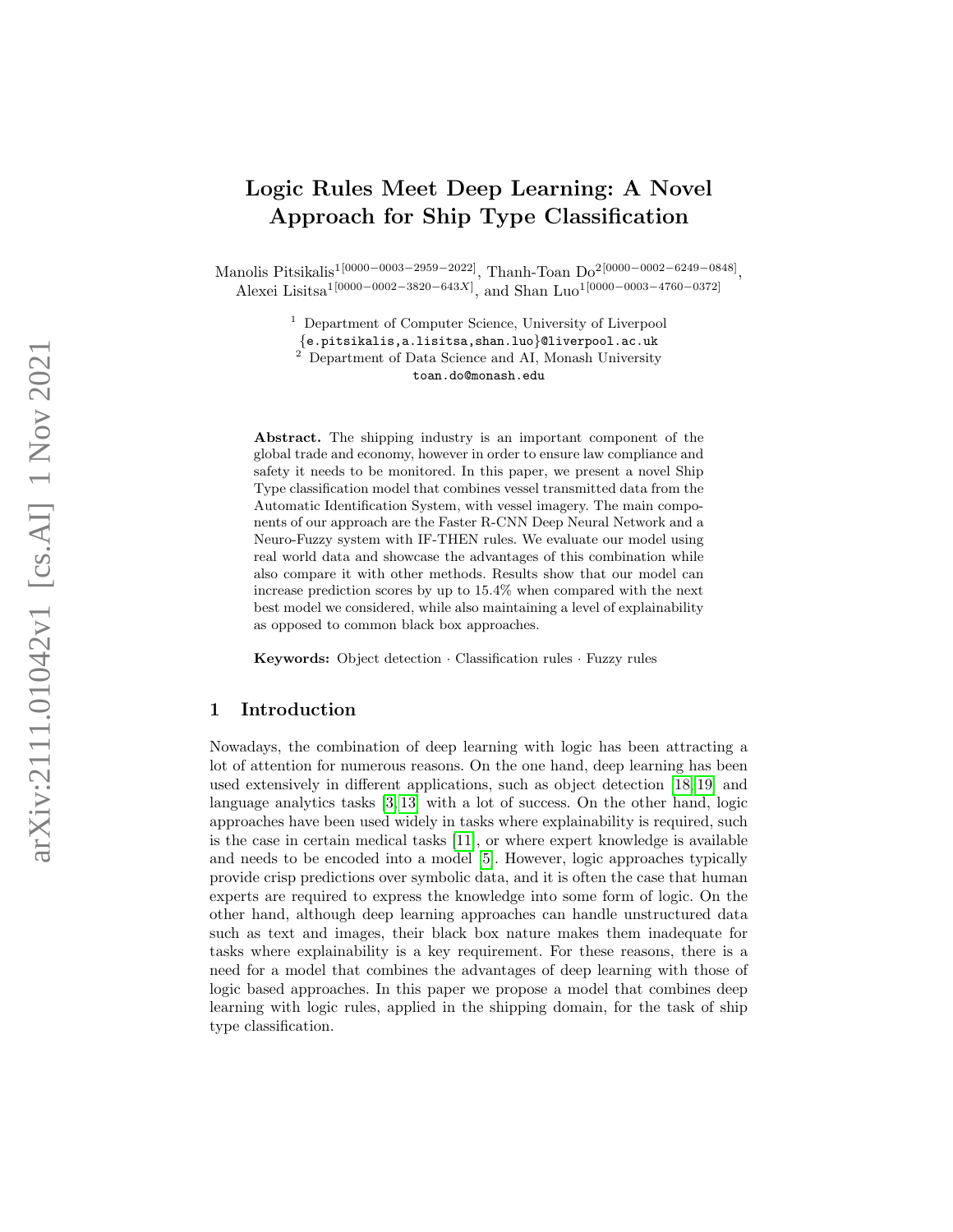Shipping, since the ancient years, has been a very important component of global trade and economy. However, there are many cases where ships are found to be involved in illegal activities that are possibly dangerous or harmful to the environment. In order to ensure law compliance and safety, shipping needs to be monitored. Today, there is abundance of Maritime data. Systems such as the Automatic Identification System  $(AB<sup>3</sup>)$  $(AB<sup>3</sup>)$  $(AB<sup>3</sup>)$ , a system that allows the transmission of both dynamic spatio-temporal data and static identity data from vessels, CCTV imagery from stationary cameras placed in ports or from cameras in Drones, Satellite Aperture Radar (SAR) images, data from RADAR systems and so on, provide valuable information for the maritime monitoring task. Ships or in general maritime vessels are divided into ship types based on their characteristics and purpose, for example there are fishing vessels, search and rescue vessels, cargo vessels and so on, consequently different regulations apply to each ship type. In order to promote security and abidance to regulations the process of classifying and validating a vessel's type needs to be automated using the data available.

In the context of this paper, we aim to combine two data sources in order to perform ship type classification as illustrated in Figure [1.](#page-1-1) We use static vessel

<span id="page-1-1"></span>

Fig. 1: Pipeline of the Ship Type Classification system.

transmitted AIS data and a collection of images pre-linked with the AIS records. The main components of our approach are the Faster-RCNN deep neural network and a Neuro-Fuzzy model leveraging convolutional deep features of the former along with AIS information. We evaluate the presented model using real world data and compare it with other algorithms available. The contributions of this paper are:

- a novel classification model that combines images with structured contextual data, in our case vessel images and AIS data for ship type classification,
- a Neuro-Fuzzy approach that can be used to improve classification accuracy in object detection and maintain a level of explainability when additional data is available.

<span id="page-1-0"></span> $^3$ http://www.imo.org/en/OurWork/Safety/Navigation/Pages/AIS.aspx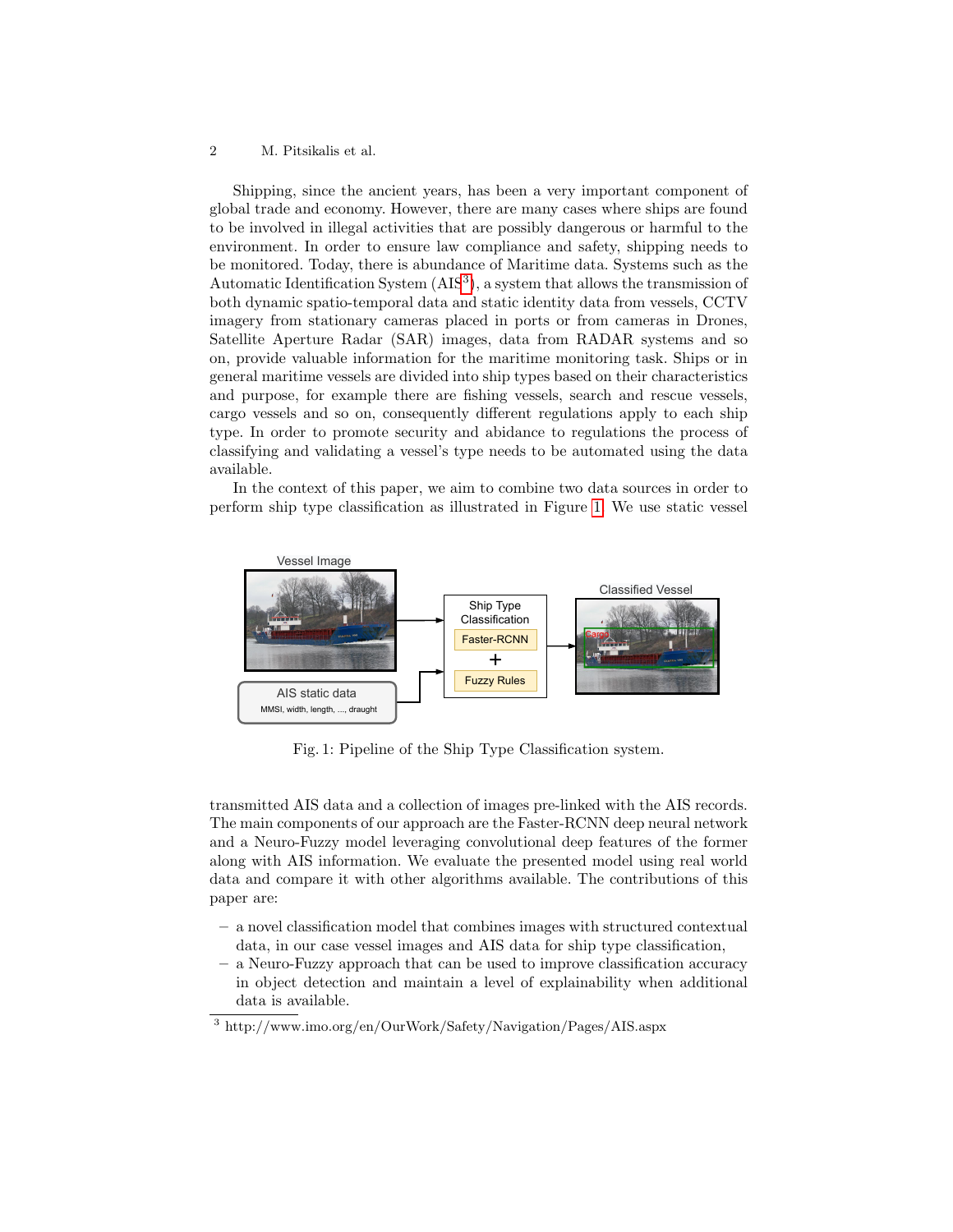The paper is organised as follows. In Section [2](#page-2-0) we present work related to our approach. In Section [3](#page-3-0) we present material needed for the presentation of our work. Next, in Section [4](#page-4-0) we describe our methodology, while in Section [5](#page-7-0) we present our experimental setting and analyse the experiments we performed in our evaluation. Finally, in Section [6](#page-13-0) we focus on future work and discuss our findings.

# <span id="page-2-0"></span>2 Related Work

In this section we present works related to the ship type classification task, the combination of logic rules and neural networks and finally the fuzzification of logic rules.

In the recent years, Ship Type classification has attracted a lot of interest. D. Nguyen et al. in [\[14\]](#page-14-6) present an architecture capable of performing ship type classification and anomaly detection using AIS trajectories. They use an embedding block based on Variational Recurrent Neural Networks (VRNNs) [\[2\]](#page-13-1) to transform the irregularly shaped AIS data into 10-min sampled structured regimes. Then using the regimes of the embedding block, they perform specific tasks such as trajectory reconstruction, ship type classification, anomaly detection etc. In our approach, instead of using complete trajectories, we choose to use only the information transmitted over the static AIS messages, since complete trajectories are not always available and require a bigger amount of transmitted AIS messages over a period of time. U. Kanjir et al, in another work [\[9\]](#page-14-7) provide an overview of the available methodologies for vessel detection and classification using SAR imagery along with the most important factors affecting the accuracy of the aforementioned task. According to their overview, the ship detection task comprises of three steps. The first step is to detect whether a vessel exists in an image; the second step is to identify its type, while the third step is the unique identification of the vessel, i.e., finding a unique identifier such as the Maritime Mobile Service Identity (MMSI) number or the International Maritime Organisation (IMO) number. Their analysis focuses on the optical sensors used, the different detection workflows used for detecting vessels in images, the classification methods used, the metrics for evaluation and finally on the importance of combining different types of data sources for better results. We focus on the two first steps of U. Kanjir's et al. ship detection methodology, which are the 'detection of a ship in an image' and 'the identification of its type'.

When it comes to Logic in Neural Networks, Z. Hu et al. in [\[8\]](#page-14-8), present a way of harnessing knowledge from logic rules in a teacher-student model setting. The goal of their approach is to transfer the human knowledge provided by the rules into the network parameters. They evaluate their rule-knowledge distillation approach in certain Natural Language Analytics tasks and their results show that their approach manages to improve the accuracy compared to other methods. However this approach does not allow any learning in the aspect of the logic rules, since they remain constant during training. In another work, G. Marra et al. [\[12\]](#page-14-9), integrate first order logic rules with deep learning in both training and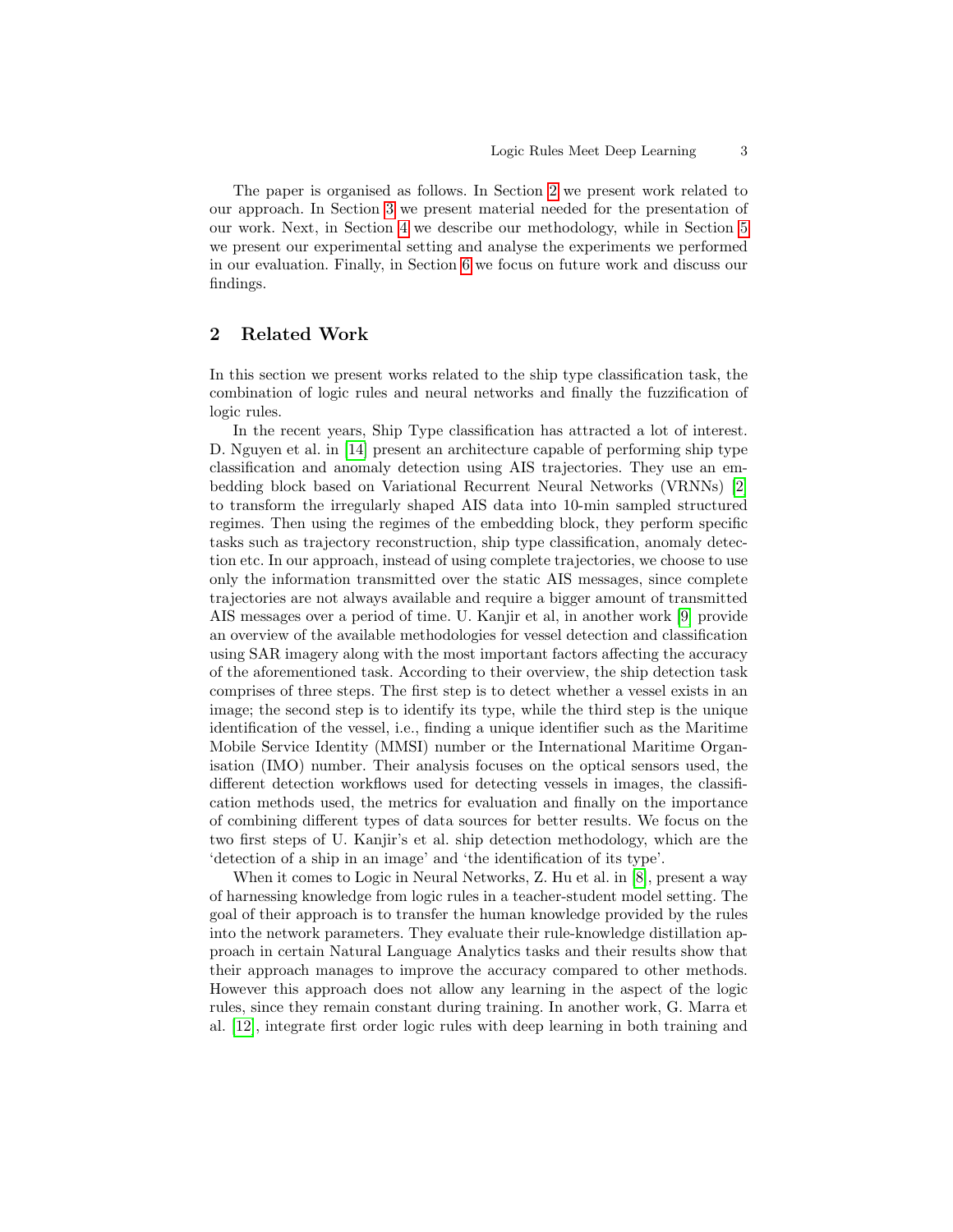evaluation settings. The approach of G. Marra et al. allows the learning of the weights of the neural network and the parameters of the integrated logic rules that are used for reasoning. In order to render the rules suitable for integration they replace conjunction and disjunction with the t-norm and s-norm equivalents. In our approach, we fuzzify the logic rules, with the use of the sigmoidal membership function and use weighted exponential means for the approximation of conjunction and disjunction. The fuzzified rules are then integrated into the neural network architecture, whereby the weights of the disjunction operation are learned.

M. Tsipouras et al. in [\[20\]](#page-14-10) present a fuzzy model created using rules extracted from a C4.5 Decision Tree that they later fuzzify in a similar way as we do in this paper. They evaluate their optimised fuzzy model on medical data and their results show that they achieve comparable accuracy with an ANN approach. Compared to our approach, instead of using one Decision Tree to extract the logic rules, we use a set of one-vs-all CART classifiers since this method produces specialized rules for each class [\[6\]](#page-14-11) in our problem. Moreover, we treat our fuzzy model as a way of integrating two sources of information, in the training step the initial fuzzy model is created using one source of information while the parameters of the fuzzy model are computed using both sources, then in the evaluation step both sources of information are required to make a prediction.

## <span id="page-3-0"></span>3 Preliminaries

The main components of our approach are a Fuzzy model created by extracting rules from a set of Decision Trees, and the Faster R-CNN deep neural network [\[19\]](#page-14-1). In what follows, we present the necessary background for our approach.

Decision Tree classifiers are probably the most widely known classifiers in Machine Learning. In their simplest form, they use a binary tree structure, that when traversed in accordance to a part of an input set they produce a conclusion. In our approach we use the Classification and Regression Trees (CART) [\[1\]](#page-13-2). The tree growing process of CART tree starts from the root node, containing all the data instances, and recursively continues to its child nodes by choosing at each node the split among all possible univariate splits that makes the instances of its child nodes the purest. Common splitting criteria include the Gini criterion and the Twoing criterion. A node stops splitting when one of the following conditions is satisfied. The node is pure, i.e., all its instances have the same label; the values of the instances in the node are the same; the depth has reached a user specified depth; the number of the instances in the node are less than a user specified threshold or if its splits results in a child node containing a number of instances less than a user defined threshold. Thus, the tree growing process is completed when no further splits can be performed.

Fuzzy Logic as opposed to Boolean Logic produces values ranging from 0 to 1 instead of crisp 0 and 1. However, crisp values can be converted to fuzzy values with the use of fuzzy membership functions. For example, a fuzzy membership function for the comparison of two numbers such as  $a > b$  that transforms the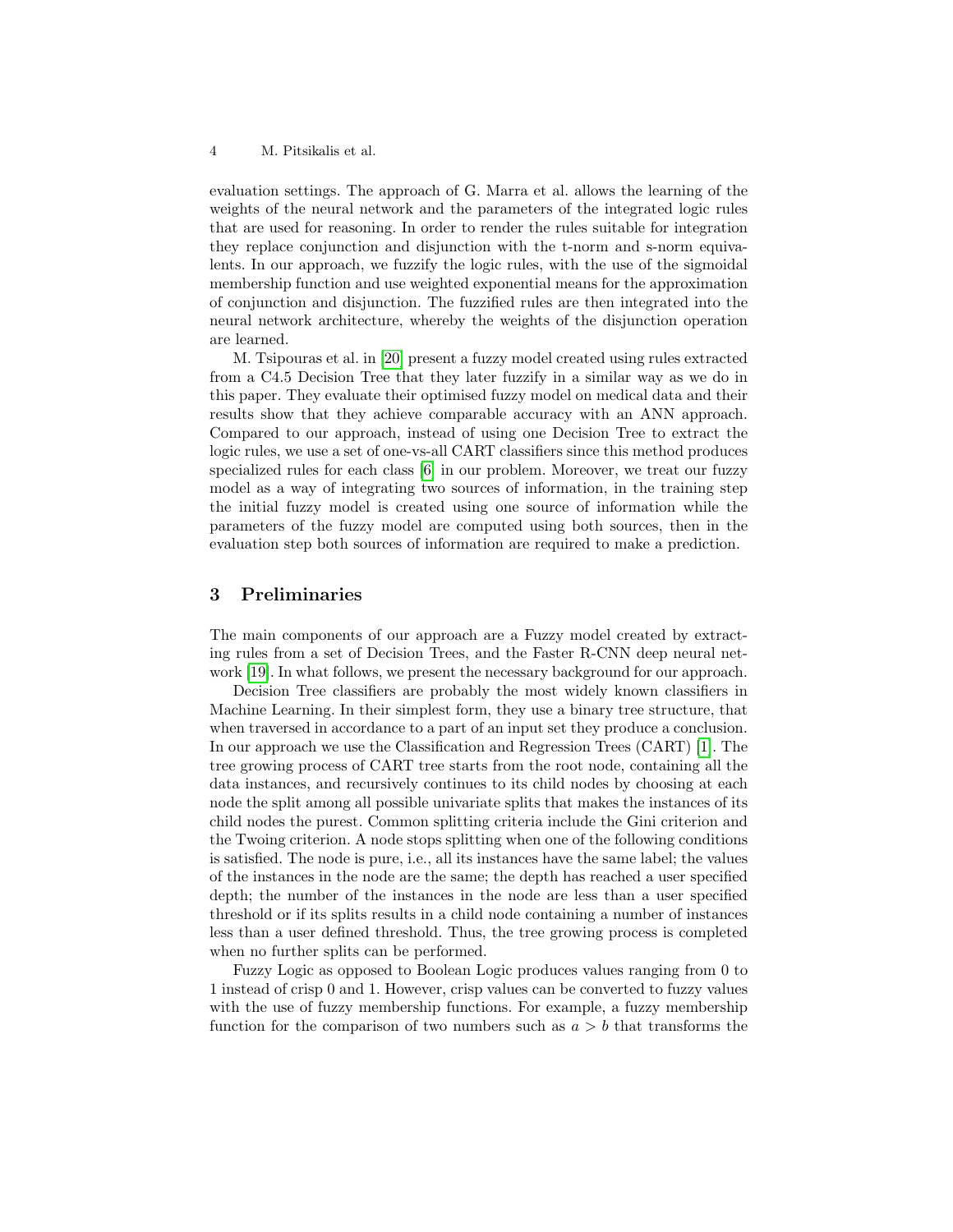True (1) or False (0) result to a value  $\in (0, 1)$  can be the sigmoidal membership function  $f(a; b, s)$  with a center at b, a slope parameter s and the value of a. Moreover, the logical connectives of conjuction and disjunction in a Logic Formula can be replaced with their fuzzy equivalents such as min and max respectively.

Faster R-CNN [\[19\]](#page-14-1) is a deep neural network that is used for object detection, that is, the process of identifying and locating objects in images or videos. The architecture of Faster R-CNN consists of a Convolutional Network for feature extraction–usually a pre-trained version of well known image classification network such as ResNet50 [\[7\]](#page-14-12), a Regional Proposal Network (RPN) that is used for the generation of Regions of Interest (RoIs), and finally a Classification and Regression Network that takes input convolutional features from a RoI pooling layer applied on the features from the Convolutional Network and the ROIs. In our approach we extract convolutional features from the output of the RoI pooling layer of a pretrained Faster R-CNN network corresponding to the detected objects in the input images.

# <span id="page-4-0"></span>4 Methodology

Here, we present our methodology of combining the information of two data sources of different format—the first source contains images while the second one contains numerical structured data describing attributes of vessels—in order to achieve higher prediction scores and add explainability to the final model.

### <span id="page-4-1"></span>4.1 Rule Extraction and Fuzzification

As mentioned before the first stage of our method is the extraction of logic rules in Disjunctional Normal Form (DNF). For each class label y, we train a Decision Tree model using the CART algorithm for binary classification where the positive class is  $y$  and the remaining are negative. Then, for each class  $y$  we parse the corresponding tree and recursively create a rule, by adding conditions expressing the path from the root to leaf nodes where the label is  $y$ . Therefore, a condition  $C_i$  included in the body of the rule concerning label  $y$  is expressed as:

$$
C_i = (x_1 \text{ op } v_1) \land \dots \land (x_k \text{ op } v_k) \tag{1}
$$

where  $v_i$  are the values obtained during the splitting process of the tree training;  $x_i$  are the values of the attributes on which the constraints are applied and op is either '>' or ' $\leq'$ . A rule  $R_i$  for a specific class  $y_i$  has the following form:

$$
IF C_1 \vee \cdots \vee C_n \quad THEN \quad y_i \tag{2}
$$

For the Fuzzification of the rules, we apply the sigmoidal membership func-tion [\(3\)](#page-5-0) in the comparisons  $c_{ij} \in C_i$  so that each comparison  $c'_{ij}$  yields a value in [0, 1].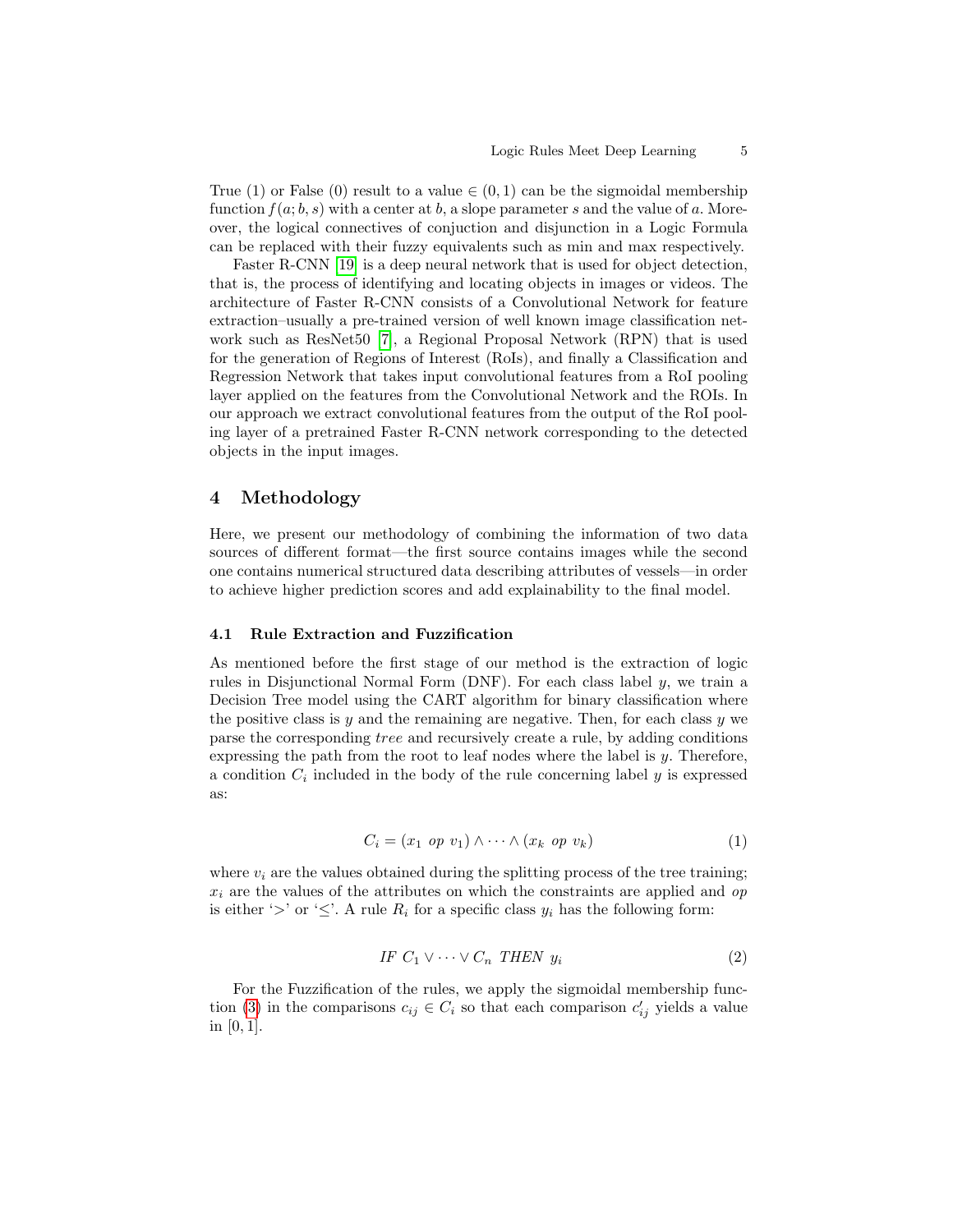<span id="page-5-0"></span>
$$
f_{>}(x; s, v) = \frac{1}{1 + e^{-s(x-v)}} \text{ for } x > v \text{ and,}
$$
  

$$
f_{\leq}(x; s, v) = \frac{1}{1 + e^{-s(v-x)}} \text{ for } x \leq v
$$
 (3)

<span id="page-5-1"></span>The s parameter defines the slope of the sigmoid curve while the  $v$  parameter defines the 'center' of the curve (see Figure [2\)](#page-5-1). Moreover, as seen in equation [\(4\)](#page-5-2),



Fig. 2: Plots of  $c'_{i,>}$  (blue) and  $c'_{i,<}$  (red) with s set to 1 and 3 (continuous and dashed lines respectively) for  $x \in [-5, 5]$ .

for each class rule  $R_i$  we add a weight  $w_i$  in each of the conditions  $C_i$  where  $w_i \in [0, 1]$  and  $\sum_{i=0}^{n} w_i = 1$ .

<span id="page-5-2"></span>
$$
IF \ w_1 C_1 \vee \cdots \vee w_n C_n \ THEN \ y_i \tag{4}
$$

Finally, we replace the logical connectives of conjunction and disjunction with their Weighted Exponential Mean approximation [\[4\]](#page-14-13) as depicted in Table [1,](#page-6-0) min' and max' respectively. For the experimental results presented in Section [5](#page-7-0) we have set the level of andness and orness to 'medium high'  $r = -5.4$  for conjunctions and  $r = 5.4$  for disjunction by taking into consideration the results of the ablation study presented in the same section. Consequently, the truth value of a rule  $R_i$  is produced by computing the max' of all the conditions  $C_i$  as follows:

$$
R_i(x;W,S) = \max\left\{w_1 \min\left\{c'_{11}, \cdots, c'_{1k}\right\}, \ldots, w_n \min\left\{c'_{n1}, \cdots, c'_{1z}\right\}\right\}
$$
(5)

where  $W$  is vector containing the weights of the conditions and  $S$  is vector containing the slope parameters of the sigmoid membership functions included in each  $C_i$ . Finally, to make a class prediction, we produce the  $R_i$  values for each class  $y_i$  and produce the simplex vector by applying  $L1$  normalisation on the vector  $F_c = \{R_1, \ldots R_m\}$  where m is the number of classes.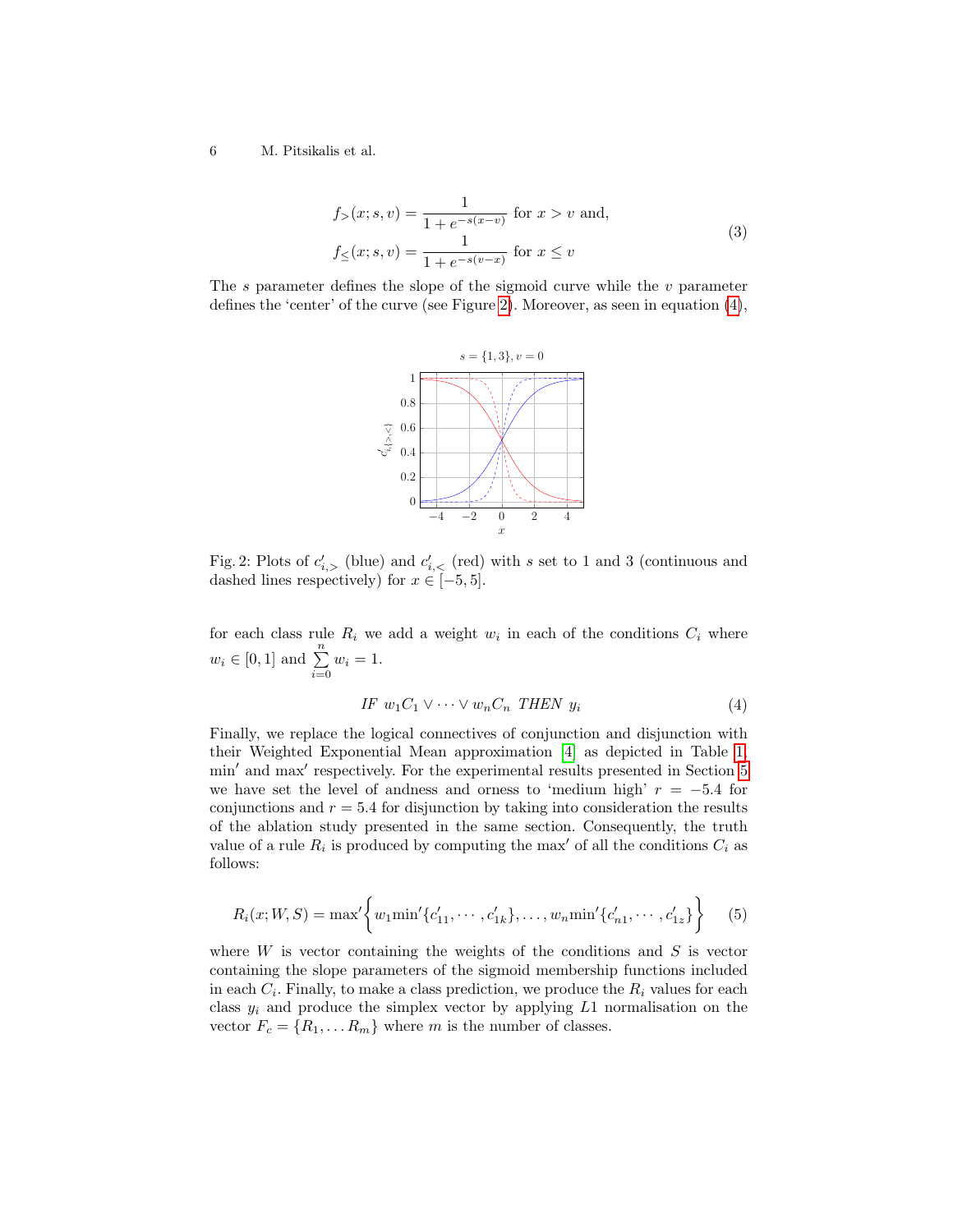|                                | $\frac{1}{2}$                                                                                |
|--------------------------------|----------------------------------------------------------------------------------------------|
| Notation                       | WEM                                                                                          |
| $c_1 \wedge \cdots \wedge c_n$ | $\frac{1}{r}\ln\left(\frac{1}{n}\sum_{i=0}^{n}e^{rc_i}\right), r \in \{-14.0, -5.4, -2.14\}$ |
| $w_1C_1\cdots\vee w_nC_n$      | $\frac{1}{r}\ln\left(\sum_{i=0}^n w_i e^{rC_i}\right), r \in \{2.14, 5.4, 14.0\}$            |

<span id="page-6-0"></span>Table 1: Approximation of conjunction and disjunction using Weighted Exponential Means. An analysis of the effects of  $r$  for WEM can be found in [\[4\]](#page-14-13).

### 4.2 Neuro-Fuzzy Combination

In the previous Section, we mentioned that each class rule  $R_i$  accepts as parameters a set of weights W for the weighted max approximation and a set of slopes S for the sigmoid membership functions included in the conditions of the rule. Here, we present how we combine the Fuzzy Model described in Section [4.1](#page-4-1) with a Neural Network into a single model. The architecture of our combined model is illustrated in Figure [3.](#page-6-1)

<span id="page-6-1"></span>

Fig. 3: Architecture of the Neuro-Fuzzy network. The upper branch receives deep features extracted from the RoI pooling layer of a Faster R-CNN model when given a vessel image, while the lower branch receives AIS data (Structured data) that is then given to the different fuzzified rules  $R_i$  conds.

In our approach we aim to perform ship type classification by combining the information included in the images of the vessel with the information included in the characteristics of the vessel transmitted over AIS. For this reason, the architecture of our model has two inputs. The first one is the deep convolutional features extracted from the RoI pooling layer of a pre-trained Faster R-CNN model, while the second input includes the values of the AIS fields. In the upper branch of Figure [3](#page-6-1) we use two convolutional layers, where the output of the second layer is flattened and given as input to a fully connected layer  $a_1$  with 512 neurons followed by the fully connected layer  $a_2$ , with batch normalization, dropout and ReLu activation, and finally the  $o_1$  layer which has Leaky ReLu as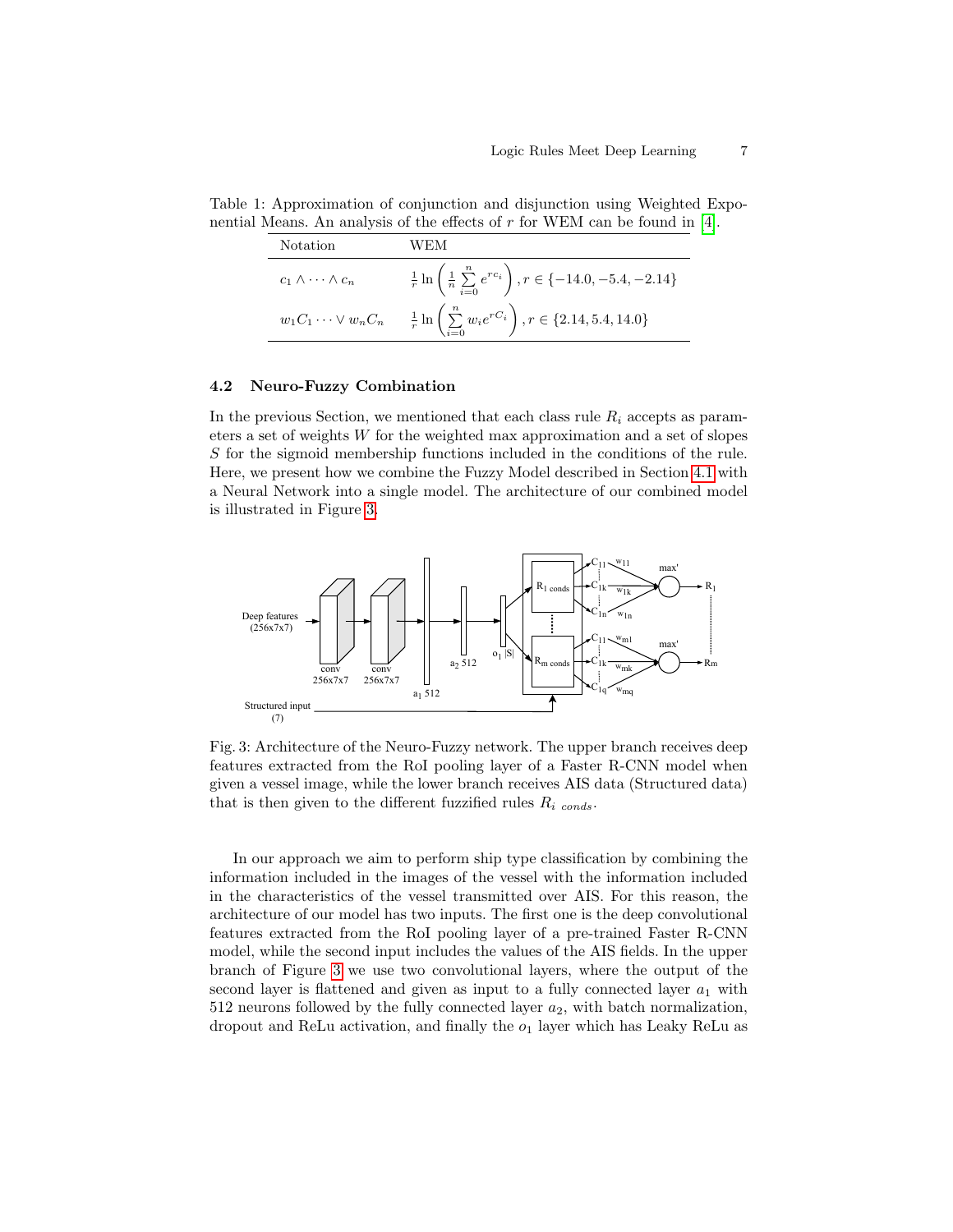an activation function and yields an output equal to the size of  $S$ , i.e, the vector containing the slope parameters of the rules.

Then, using the output of the  $o_1$  layer, along with the rules input (AIS fields) we can now compute the values  $C_{ij}$  included in each  $R_i, i \in [1, m]$  (see the  $R_i$  conds blocks in Figure [3\)](#page-6-1). Next, for each  $R_i$  conds we create the vector  ${e^{rC_{i1}}, \ldots, e^{rC_{in}}\}$  and feed it into a log activated layer, with bias set to 0 and normalised weights, that computes the approximation of weighted disjunction as follows:

$$
R_i = \frac{1}{r} \ln \left( \sum_{j=0}^{n} w_{ij} e^{rC_{ij}} \right)
$$
 (6)

where  $w_{ij}$  are the weights of the input and r is the orness level. Finally, all  $R_i$ are fed through a softmax layer that outputs a probabilistic vector F.

We train the complete neuro-fuzzy model using the cross entropy loss  $L$ (Equation [\(7\)](#page-7-1)) over F and the one-hot ground truth label  $y = \{y_c\}_{1}^{m}$ .

<span id="page-7-1"></span>
$$
L = -\sum_{c=1}^{m} y_c \log(f_c), \ F = \{f_1, \dots f_m\} \tag{7}
$$

#### <span id="page-7-2"></span>4.3 Deep Feature Extraction

For each vessel image we extract a deep convolutional feature from a pre-trained Faster R-CNN network in prediction mode. In detail we keep the  $256 \times 7 \times 7$ feature vector from the output of the RoI pooling layer, corresponding to the bounding box that yields the highest confidence score after the non-maximum suppression stage. Using the collected deep convolutional features and the AIS data we proceed into training our neuro-fuzzy model.

### <span id="page-7-0"></span>5 Evaluation

In this section, we present the characteristics of the datasets we use for our experimental evaluation, the experimental settings for the training of our models and finally the prediction scores of the evaluated models.

#### 5.1 Dataset

We construct our dataset using the AIS records from the maritime dataset presented in [\[17\]](#page-14-14). In the context of the presented experiments, we use only the 'MMSI', 'to bow', 'to stern', 'to starboard', 'to port', 'width' , 'length' and 'draught' fields of the static AIS messages (see Table [2](#page-8-0) for a description of those fields). Moreover, using the 'MMSI' value we collect up to 5 images for each vessel from the IHS Markit World Register of Ships (v12) and the ShipScape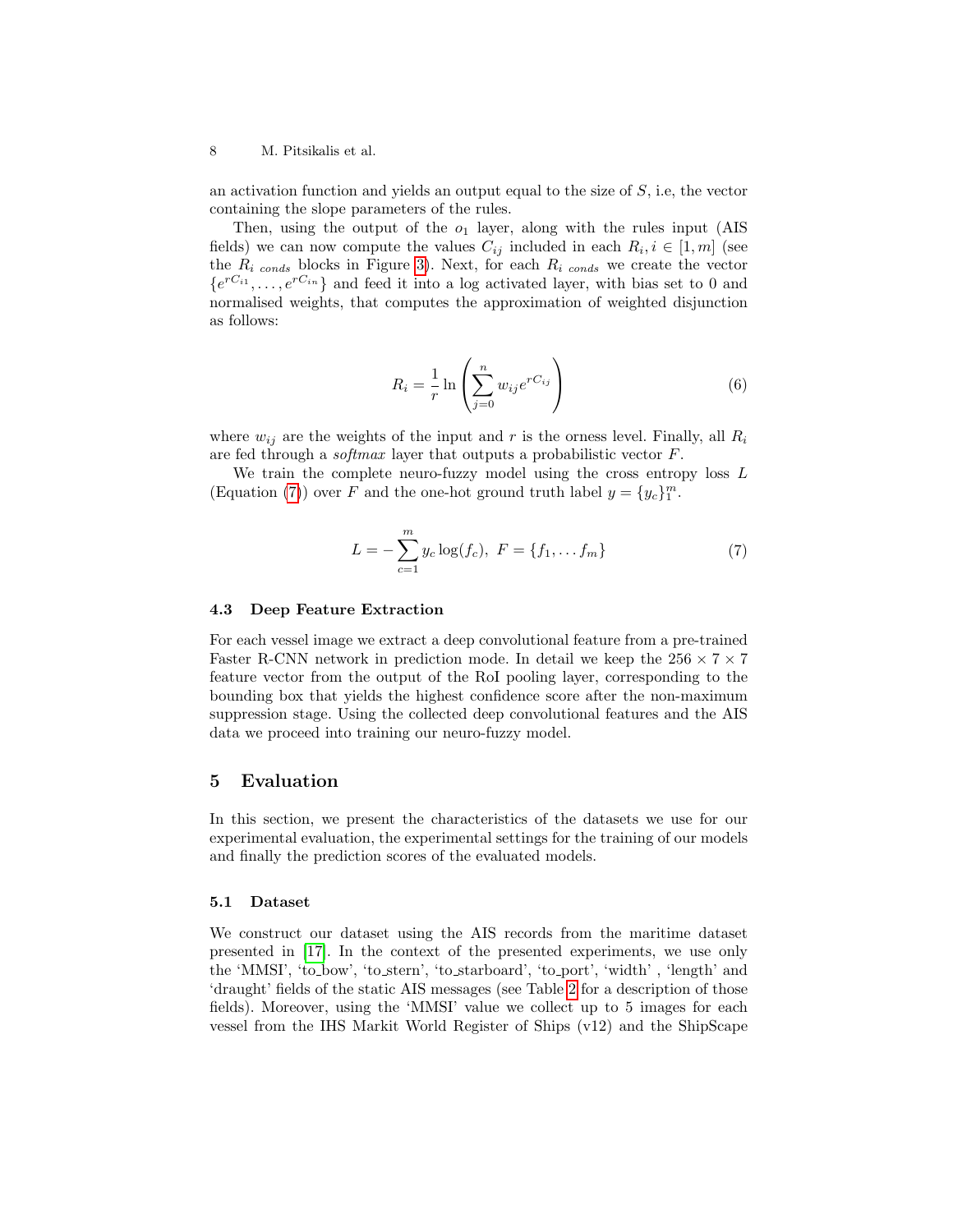<span id="page-8-0"></span>

| AIS Field | Description                                                                                                                  |
|-----------|------------------------------------------------------------------------------------------------------------------------------|
| MMSI      | The Maritime Mobile Service Identity number                                                                                  |
|           | to {bow, stern, Distance from the AIS transceiver to the {bow, stern,<br>starboard, port right side, left side of the vessel |
| draught   | The vertical distance between the waterline<br>and the bottom of the hull                                                    |
| width     | The width of the vessel (to bow $+$ to stern)                                                                                |
| length    | The length of the vessel (to starboard $+$ to port)                                                                          |

Table 2: Description of the retained AIS fields.

<span id="page-8-1"></span>Table 3: Number of instances per class.

| Shiptype     |      | Vessels Images |
|--------------|------|----------------|
| Cargo        | 2412 | 11185          |
| Tanker       | 864  | 3950           |
| Other        | 53   | 229            |
| Passenger 42 |      | 199            |
| Tug          | 32   | 139            |
| Total        | 3403 | 15702          |

photographic library. The collected images contain one vessel per image and have been annotated using the ship type field of the AIS messages and the manual selection of the bounding box of each ship. Note that there are more images than distinct vessels, since each vessel may have up to 5 images. Using the retained AIS fields and the collected images we create an Image classification centred dataset IC by computing the following natural join:

$$
I \underset{\text{LMMSI=A.MMSI}}{\bowtie} A \tag{8}
$$

where  $I$  is the image table with the fields 'Image ID', 'MMSI' and 'df' corresponding to the deep feature of the image while A is the table with the mentioned AIS fields. However, there is also another way of looking at the classification problem. While in the previous case the problem is image centralised, in the current case we focus on the vessels, therefore we create a vessel centred dataset VC by grouping and averaging the deep features per vessel MMSI as follows:

$$
A \underset{\text{A.MMSI} = \text{I.MMSI}}{\bowtie} \gamma_{\text{MMSI, avg(df)}}(I) \tag{9}
$$

The number of different vessels and images per vessel type are presented in Table [3.](#page-8-1) Note that the numbers presented in Table [3](#page-8-1) correspond to records that have images available; records that are incomplete are not used in the experiments. Additionally, we remove all instances of ship types that do not have more than 20 different vessels.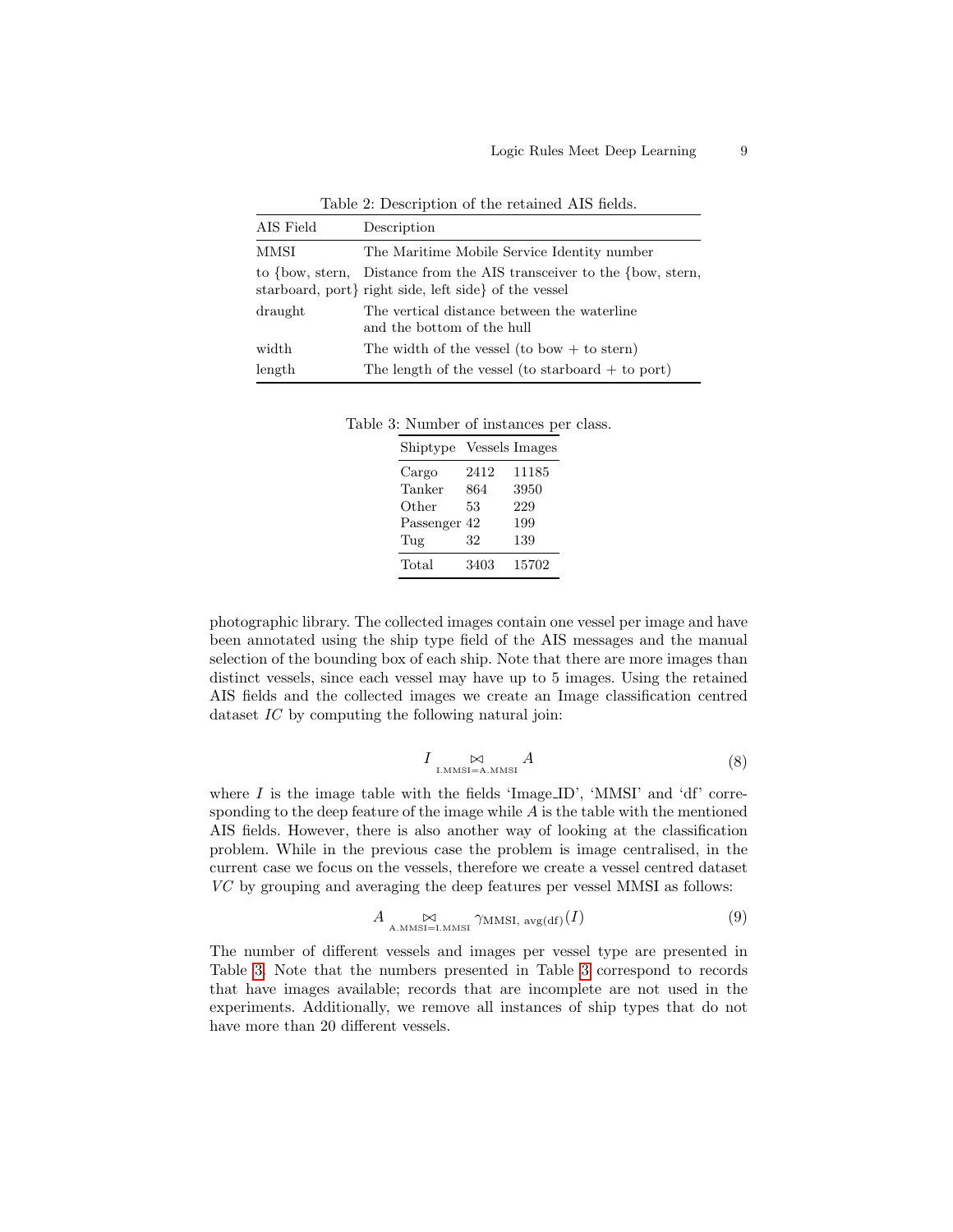<span id="page-9-0"></span>

Fig. 4: Architecture of the baseline model. Here, in contrast with the model of Figure [3,](#page-6-1) AIS data is given as input to the  $b_1$  layer of the lower branch, while the combination of the different data sources is achieved using the bilinear layer bl.

### 5.2 Baseline model

In addition to the Neuro-Fuzzy model presented in this paper, we create the baseline model of Figure [4](#page-9-0) which retains the convolutional branch of the neurofuzzy model up to layer  $a_1$  and adds a second branch that accepts as input the AIS fields. The additional branch has one input layer with 7 input neurons and 256 output neurons, followed by two fully connected layers  $(b_2, b_3)$  with batch normalization, dropout and ReLu activation. The output of layers  $a_1$  and  $b_3$  is then given as input to the bilinear layer  $(bl)$ , which has batch normalization, dropout and ReLu activation. Finally, the output of layer bl is fed into a fully connected output layer with softmax activation that yields the class prediction.

### 5.3 Experimental setup

We extract the IF-THEN rules of the Neuro-Fuzzy model with the methodology of Section [4.3](#page-7-2) using 75% of table A (minus the 'MMSI' field) and train a Faster R-CNN model, with 'ResNet-50' [\[7\]](#page-14-12) network as backbone using the corresponding images. Then, we extract the deep feature corresponding to each image using the methodology presented in [4.3](#page-7-2) and create the datasets  $IC$  and  $VC$ . Finally, we train both the Neuro-Fuzzy model presented in Section [4](#page-4-0) and the baseline model on the created datasets IC and VC and evaluate them separately.

All models were implemented using PyTorch [\[16\]](#page-14-15) and were trained for 100 epochs using the Adam optimiser [\[10\]](#page-14-16) and with learning rate set to 1e−4. The weight decay for Faster R-CNN was set to to 5e−4, while for the remaining models weight decay was not applied. The batch size was set to 4 and 32 when training the Faster R-CNN model and the Neuro-Fuzzy/Baseline models respectively. Plots of the losses per model are illustrated in Figure [5.](#page-10-0)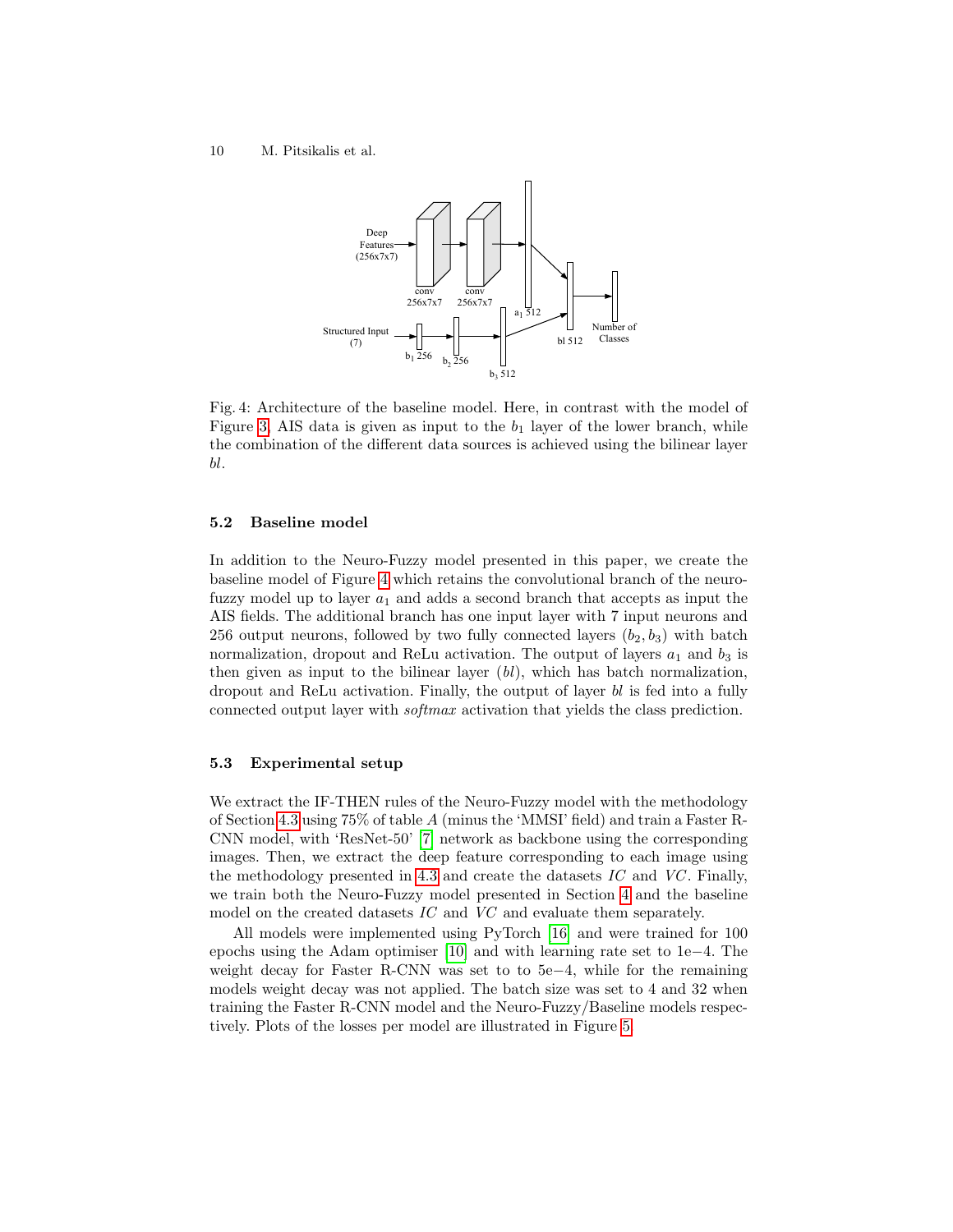<span id="page-10-0"></span>

Fig. 5: Plots of the Faster R-CNN (a), the Neuro-Fuzzy model (b) and the baseline (c) losses per epoch number on the Image and Vessel centred (when applicable) training datasets.

### 5.4 Experimental results

We evaluate our model on both Image and Vessel centred datasets. In the first case we use the mean Average Precision Metric presented in [\[15\]](#page-14-17), with interpolation over all recall levels while in the second case we use the macro F1- Score. Some example detections of the Neuro-Fuzzy model are illustated in Figure [6.](#page-10-1) The results of our evaluation are presented in Table [4](#page-11-0) and show that the combination of vessel transmitted AIS information along with Imagery using the Neuro-Fuzzy model of this paper yields better results than using each data source separately and using both sources in the baseline model in both Image and Vessel centred datasets. However, although data fusion proves to

<span id="page-10-1"></span>

Fig. 6: Example detections. The bounding boxes are produced by the Faster R-CNN network while the detected labels are produced from the Neuro-Fuzzy model of this paper.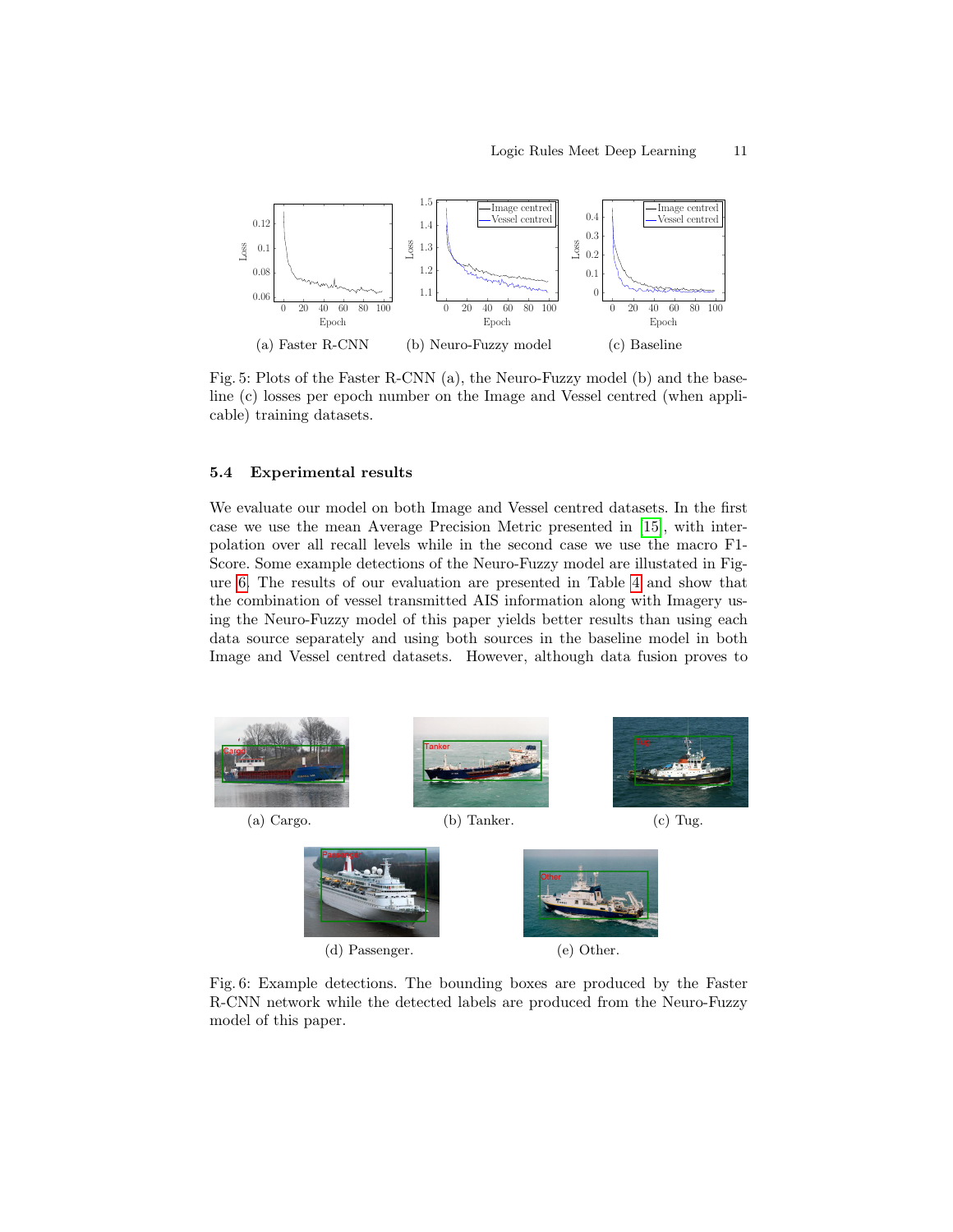<span id="page-11-0"></span>Table 4: mAP scores of the evaluated models. OM, FRCNN, B, DT, kNN, NB, LR, LDA and SVM stand for 'Our Model', 'Faster R-CNN', 'Baseline', 'Decision Tree', 'k Nearest Neighbours', 'Logistic Regression', 'Linear Discriminant Analysis' and 'Support Vector Machines'. Bold values indicate the highest score per ship and dataset type. The confidence threshold of retaining a bounding box, during the prediction phase of Faster R-CNN, has been set has been set to 0.7. Models with an '\*' used only one source of information i.e., either Images (Image centred) or AIS records (Vessel centred).

|           | Image Centred (mAP) |           |        | Vessel Centred (Macro F1-Score) |     |                |      |    |           |          |                                  |
|-----------|---------------------|-----------|--------|---------------------------------|-----|----------------|------|----|-----------|----------|----------------------------------|
|           | OM                  | -B        | FRCNN* | ЮM                              | - B |                |      |    |           |          | $DT^*$ kNN* NB* $LR^*$ LDA* SVM* |
| Cargo     | 91                  | 92        | 94     | 97                              | 97  | 88             | 91   | 74 | 86        | 84       | 82                               |
| Tanker    | 87                  | 84        | 93     | 94                              | 95  | 72             | 71   | 46 | 46        | 38       | 10                               |
| Other     | 9                   | 9         | 9      | 37                              | 23  | 27             | 30   | 0  | 22        | $\Omega$ | 0                                |
| Passenger | 94                  | 97        | 84     | 88                              | 94  | 37             | 22   | 46 | 0         | 28       | $\Omega$                         |
| Tug       | 67                  | 59        | 60     | 88                              | 18  | 80             | 89   | 82 | 40        | 22       | 88                               |
| All       |                     | 69.6 68.2 | 68.0   |                                 |     | 80.8 65.4 60.8 | 60.6 |    | 49.6 38.8 | -34.4    | 36.0                             |

improve prediction scores, we attribute the low prediction scores to the class imbalance of the dataset, since the lowest mAP and F1 scores where produced by the 'Other' ship type which expresses a diverse spectrum of vessels but has very few examples in the present case. Moreover, in the image centred dataset, although the score difference is not that significant, our model compared to the other two offers to some degree explainability since a classification decision can be tracked through the rules included in the Neuro-Fuzzy system. An example of an extracted rule and its corresponding fuzzified version used for the classification of the 'Tug' shiptype is presented in Table [5.](#page-12-0) Table [5](#page-12-0) shows that the fuzzified version of condition (e) has the highest weight in the disjunction approximation, while also having the highest accuracy in its crisp form on the full dataset, the same behaviour is observed for condition (d) which has the second biggest weight and similarly the second highest accuracy in the full dataset. The remaining weights although they don't match in order their accuracy on the full dataset, they still manage to generalise and reflect a more accurate view of the whole dataset rather than the training dataset.

### 5.5 Ablation study

In this section we present our ablation study on the Neuro-Fuzzy model. Our ablation study evolves around the importance of the max depth  $(D)$  parameter of the CART models used for the rule extraction, and the different values of r used in the weighted exponential means approximation for conjunction and disjunction. We set the  $D$  parameter for all trees to 10 and we gradually decrease it in order to limit and in most case decrease the length of the rules. Moreover, for each D setting we train the Neuro-Fuzzy model using different levels for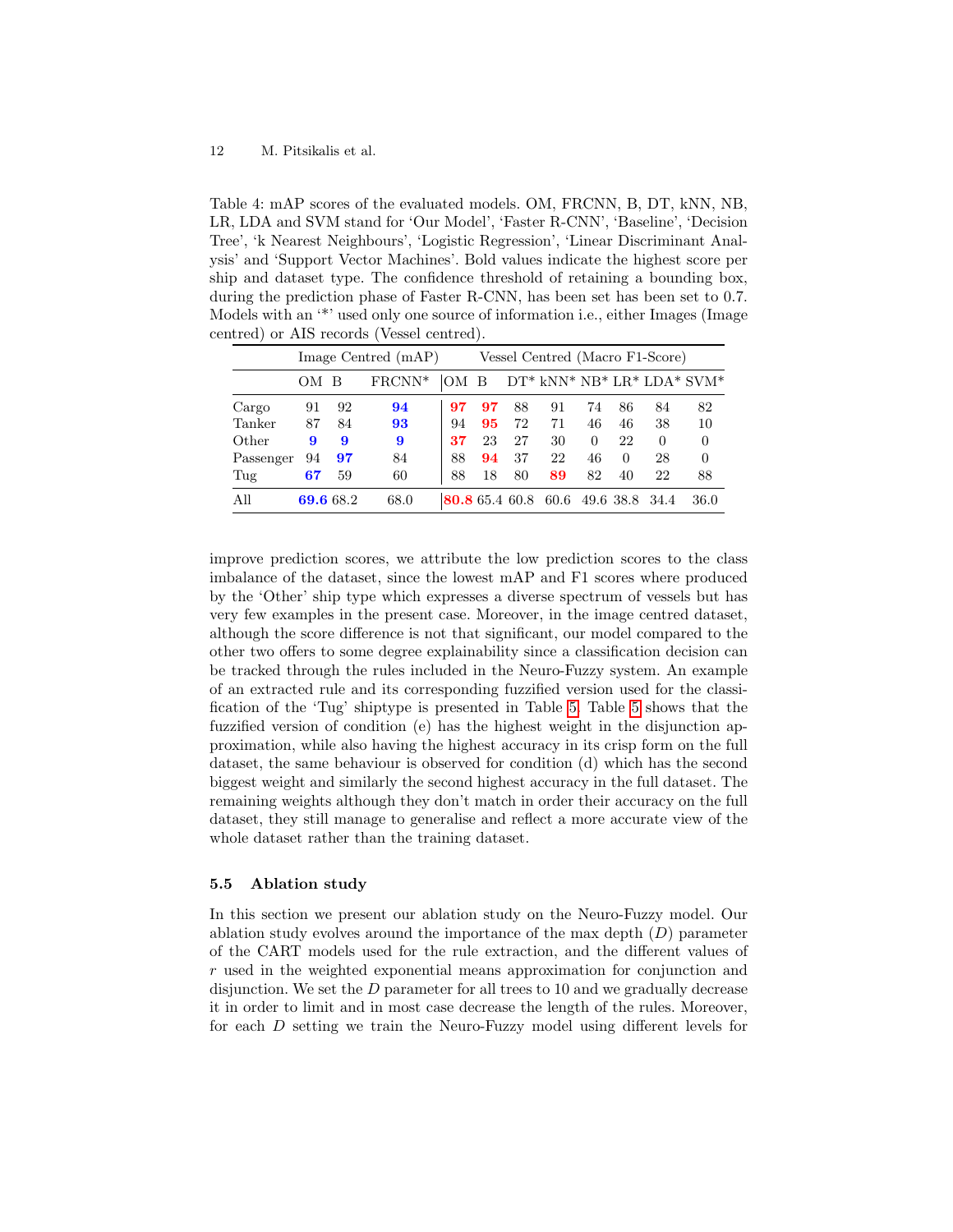<span id="page-12-0"></span>Table 5: Example of an extracted logic rule for the 'tug' shiptype and its fuzzified version included in the trained Neuro-Fuzzy system. 'l', 'w', 'd', 'te', 'to' and 'tb' stand for the 'length', 'width', 'draught', 'to stern', 'to port' and 'to bow' fields of the AIS messages. The first two columns of the upper part of the table correspond to the rule accuracy, i.e., true positive instances over total instances covered by the rule on the training and full versions of the vessel centred dataset.

|                |                   | Extracted rule                                                                                                                        |        |  |  |
|----------------|-------------------|---------------------------------------------------------------------------------------------------------------------------------------|--------|--|--|
| Train Full     |                   | Conditions                                                                                                                            | Symbol |  |  |
|                |                   | IF                                                                                                                                    |        |  |  |
| 1              | 0.26              | $(l \leq 27.5 \ \land \ te \leq 16.0 \ \land \ d > 3.75 \ \land \ to > 3.5) \ \lor$                                                   | (a)    |  |  |
| 0.9            | 0.54              | $(l \leq 57.5 \ \land \ w \leq 24.0 \ \land \ d > 3.75 \ \land \ l > 27.5) \ \lor$                                                    | (b)    |  |  |
| 1              | 0.5               | $(l \leq 72.5 \land l > 57.5 \land te > 52.0 \land d > 5.0) \lor$                                                                     | (c)    |  |  |
| 1              | 0.57              | $(l \le 76.5 \land l > 72.5 \land te > 52.0) \lor$                                                                                    | (d)    |  |  |
| 1              | $\mathbf{1}$      | $(tb \leq 32.5 \land t e \leq 106.5 \land l > 76.5 \land t b > 31.5)$                                                                 | (e)    |  |  |
|                |                   | THEN Tug                                                                                                                              |        |  |  |
| Fuzzified rule |                   |                                                                                                                                       |        |  |  |
|                |                   | Formula                                                                                                                               | Symbol |  |  |
|                |                   | 0.1799 min'{ $f_<(l; s_{11}, 27.5)$ , $f_<(te; s_{12}, 16.0)$ ,<br>$f_>(d;s_{13},3.75), f_>(to;s_{14},3.5)).$                         | (a)    |  |  |
|                |                   | 0.1035 min'{ $f<(l; s_{21}, 57.5), f<(w; s_{22}, 24.0),$<br>$f_>(d;s_{23},3.75), f_>(l;s_{24},27.5)).$                                | (b)    |  |  |
|                | $R_{Tug} = \max'$ | 0.1089 min'{ $f_<(l; s_{31}, 72.5)$ , $f_>(l; s_{32}, 57.5)$ ,<br>$f_>(te; s_{33}, 52.0), f_>(d; s_{34}, 5.0)),$                      | (c)    |  |  |
|                |                   | 0.2242 min'{ $f_{leq}(l; s_{41}, 76.5)$ , $f_{>}(l; s_{42}, 72.5)$ ,<br>$f_>(te; s_{43}, 52.0)$ ,                                     | (d)    |  |  |
|                |                   | 0.3835 min'{ $f<$ (tb; s <sub>51</sub> ; 32.5), $f<$ (te; s <sub>52</sub> , 106.5),<br>$f_>(l; s_{53}, 76.5), f_>(tb; s_{54}, 31.5))$ | (e)    |  |  |

andness and orness  $(r)$ . The results, presented in Table [6,](#page-13-3) show that small rules produced by  $D = 4$  setting tend to give lower scores. On the other side, over fitted rules (max height set to 10) produce high scores but sacrifice performance due to the increase of parameters. The best score was produced using a depth set to 6. The study shows that 'medium high' levels of andness and orness, i.e.,  $r = -2.14, +2.14$  produce worse results than the 'high' and 'very high' settings. This is because in the 'medium high' setting the model tends to over fit on the training data thus yielding the best training accuracy but loses generalisation. In the 'very high' setting the model produces better results however the best score is produced using the 'high' setting.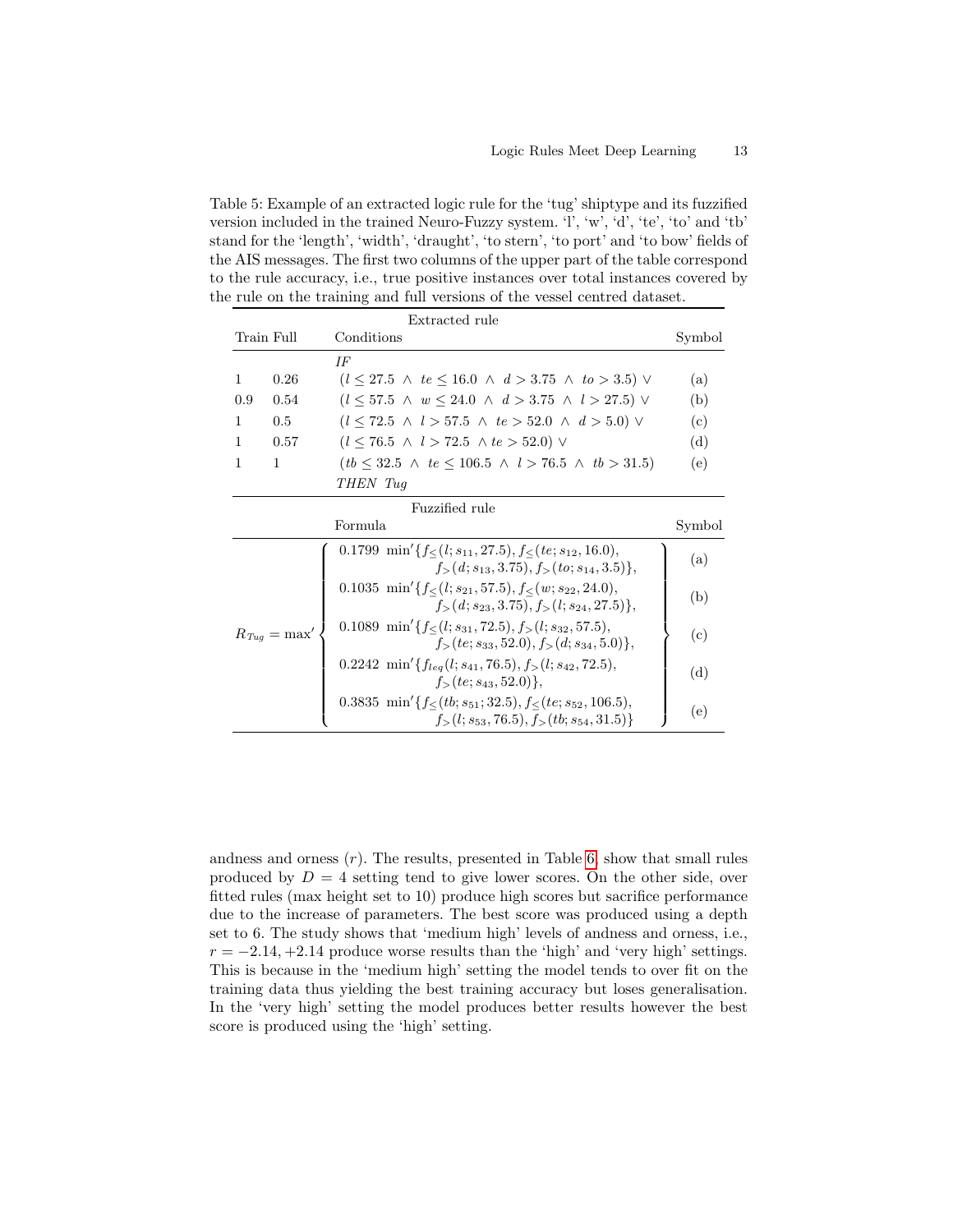<span id="page-13-3"></span>Table 6: F1-Macro scores of the Neuro Fuzzy model produced on the validation set of the Vessel Centred dataset using different parameters for r and D. The lower part of the table contains the number of comparisons and conditions included in the extracted rules of each model.

|                                                                    |                  |                |                | $D = 4$ $D = 6$ $D = 8$ $D = 10$ |
|--------------------------------------------------------------------|------------------|----------------|----------------|----------------------------------|
| $r=14$<br>very high<br>$r = 5.4$<br>high<br>medium high $r = 2.14$ | - 72<br>74<br>69 | 74<br>81<br>71 | 73<br>78<br>72 | 76<br>76                         |
| $#$ comparisons<br>$\#$ conditions                                 | 60<br>18         | 264<br>58      | 607<br>110     | 1126<br>178                      |

# <span id="page-13-0"></span>6 Conclusions and Future Work

We presented a methodology that can be used to combine AIS data with vessel Imagery along with the advantages of our Neuro-Fuzzy model over the baseline model and using each data source separately as show cased by the experimental evaluation. We believe that the logic rules extracted by the decision trees add information over the dependencies between the AIS fields, and thus providing additional information in the combined Neuro-Fuzzy model. Although our methodology has been applied in the maritime domain, we believe that it can be also applied in other domains where multiple sources of information are available.

For future work, we aim to evaluate our Neuro-Fuzzy approach when there is uncertainty or missing fields in the input data, while also investigating further the explainability of our model. Moreover, we want to extend our methodology, so that it handles multiple vessels in an image by automatically linking the AIS transmitted information with the corresponding vessel in the image.

# Acknowledgements

This work has been funded by the Engineering and Physical Sciences Research Council (EPSRC) Centre for Doctoral Training in Distributed Algorithms at the University of Liverpool, and Denbridge Marine Limited<sup>[4](#page-13-4)</sup>, United Kingdom.

# References

- <span id="page-13-2"></span>1. Breiman, L., Friedman, J., Olshen, R., Stone, C.J.: Classification and Regression Trees. Wadsworth and Brooks, Monterey, CA (1984)
- <span id="page-13-1"></span>2. Chung, J., Kastner, K., Dinh, L., Goel, K., Courville, A., Bengio, Y.: A recurrent latent variable model for sequential data. In: NIPS. p. 2980–2988. MIT Press, Cambridge, MA, USA (2015)

<span id="page-13-4"></span><sup>4</sup> https://www.denbridgemarine.com